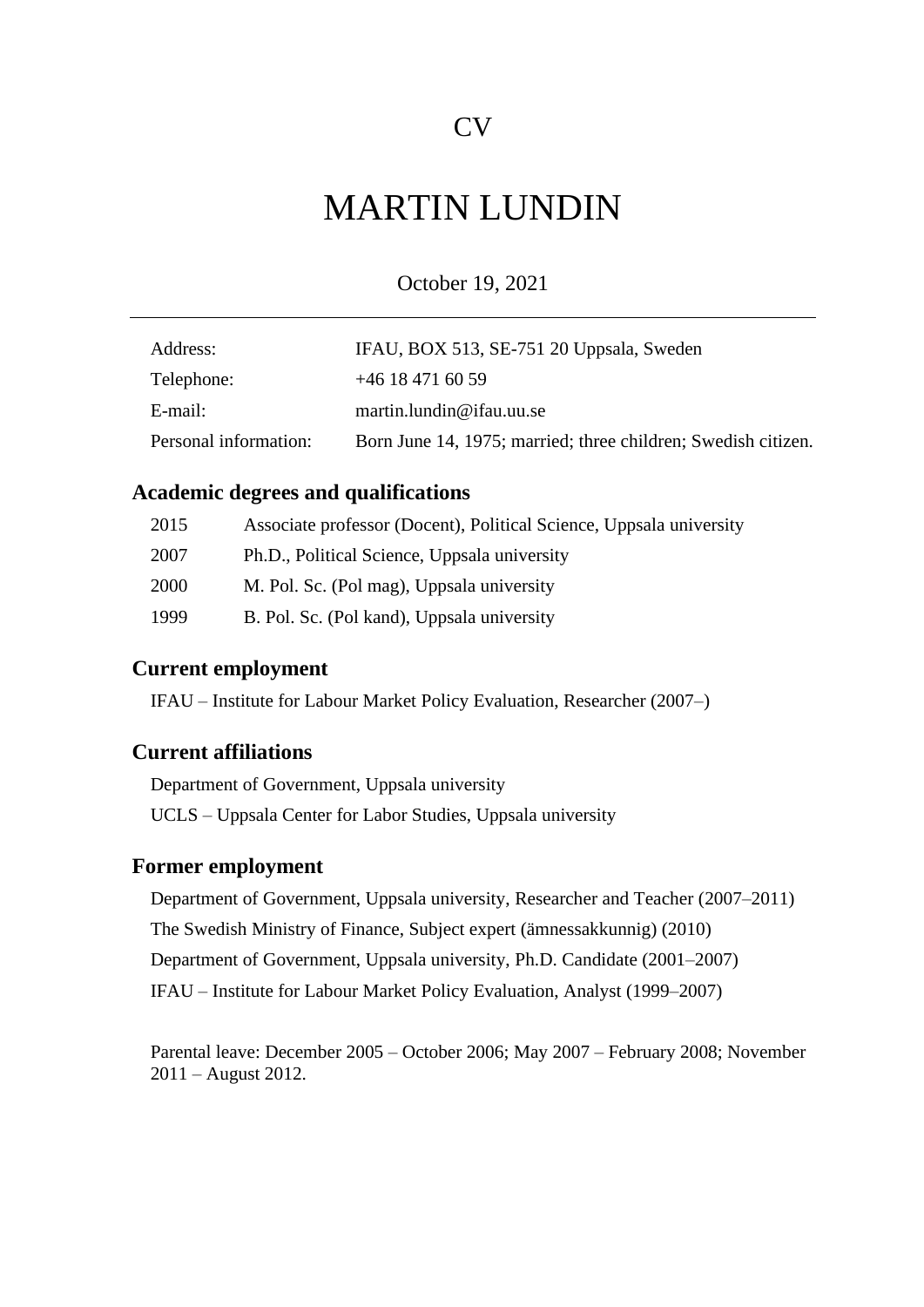# **Awards**

- Awarded the *Haldane Prize* in 2019 for the best paper published in *Public Adminsitration* in 2018 (with Anahita Assadi).
- Awarded the *Lasswell Prize* in 2014 for the article published in *Policy Sciences* that contributed most to the theory and practice of the policy sciences (with PerOla Öberg).

# **Administrative positions**

Member of the management team (*Ledningsgruppen*) at IFAU (2020–)

Member of the editorial board (*Redaktörsgruppen*) at IFAU (2008–)

Chairman of the local SACO board at IFAU (2010–2018)

Member of the local SACO board at IFAU (2009–2020)

Member of the board, Uppsala Policial Science Association (2002–2003)

## **Other appointments (selection)**

- Member of the prize committee for the *Haldane Prize* for the best paper published in *Public Administration* in 2019 (2020).
- Advisor to The Swedish National Audit Office (*Riksrevsionen*), "Effektiviteten i förmedlingsverksamheten – förmedlarnas attityder och arbetssätt har betydelse ", Report 2020:5 (2018–2020).
- Advisor to The Swedish Agency for Public Management (*Statskontoret*), "Utvärdering av Delegationen för unga och nyanlända till arbete", Report 2018:21 (2018).
- Advisor to The Swedish National Audit Office (*Riksrevsionen*), "Deltagarantal i nya arbetsmarknadspolitiska program – önsketänkande framför träffsäkra volymbedömningar", Report 2018:10 (2017–2018).
- Subject expert (*ämnessakkunning*), "The 2011 Long Term Survey" (*Långtidsutredningen*), Swedish Ministry of Finance (government reports: SOU 2010:93, SOU 2011:2 and SOU 2011:11).
- Member of the advisory group, Inquiry on the organization of the Public Employment Service, The Swedish Agency for Public Management (*Statskontoret*), Report 2003:2 and Report 2004:16 (2002–2004).

## **Reviewer and discussant**

#### **Referee for scientific journals**

*American Politics Research, Environmental Values, International Review of Administrative Sciences, Journal of Common Market Studies, Journal of Public Administration Research and Theory (>1)*, *Journal of Public Policy, Policy Sciences (>1)*, *Public Administration (>1)*, *Public Administration Review*, *Scandinavian Political Studies, Urban Research & Practice.*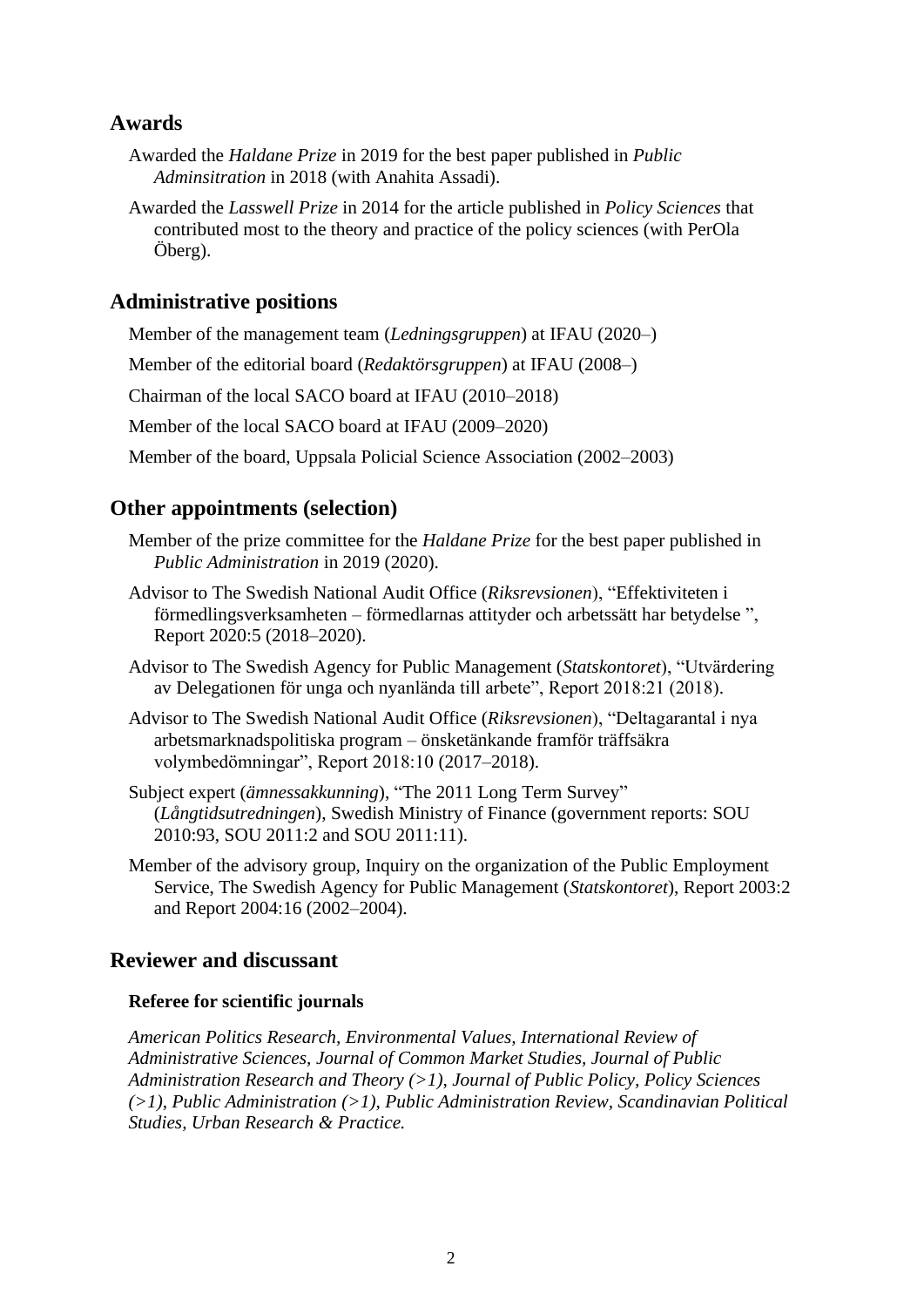## **Other (selection)**

Discussant on thesis (final seminar), John Brauer, Örebro University (2021).

- Reviewer of a book chapter published in a research anthology published by the Nordic Council of Ministries (2019).
- Reviewer of thesis (final seminar), Marcus Wangel, *Deep Roots and Tangled Branches. Bureaucracy and Collaboration in Natural Resource Governance in South India*, Department of Government, Uppsala university (2018).
- Discussant on thesis (final seminar), Axel Cronert, *All interventionsts now? On the political economy of active labor market policy and other micro-interventionst multitools*, Department of Government, Uppsala university (2017).
- Discussant on report, "Kommunal arbetsmarknadspolitik en kunskapsöversikt över åtgärder för arbetslösa socialbidragstagare", Katarina Thorén, Committe on the Labour Market (*Arbetsmarknadsutskottet*), Swedish Parliament (2012).
- Discussant on report, "Försäkringskassans image", Swedish Social Insurance Agency (*Försäkringskassan*) (2012).
- Discussant on report, Eva Mörk, "Från socialbidrag till arbete", Report to the "2011 Long Term Survey" (*Långtidsutredningen*), Swedish Ministry of Finance (2010).

## **Teaching**

Teachning at undergraduate level in political science, public administration and research methods at the Departement of Government, Uppsala University. Teaching includes course director, lecturer, seminar teacher, supervision and examination of several master and bachelor theses (2002–). Currently supervisor of one PhD candidate.

## **Presentations for policymakers (selection)**

- The Swedish National Agency for Education (*Skolverket*), March 2021 (online, Teams). Title: "Coronapandemin och undervisning på distans – hur kan studieprestationer påverkas?".
- The Swedish National Agency for Education (*Skolverket*), June 2018, August 2018 and September 2019. Title: "Erfarenheter av att utvärdera 'Handledning för lärande'– en ''försöksverksamhet."
- Ministry of Employment (*Arbetsmarknadsdepartementet*), November 2018. Title: "Arbetsmarknadspolitik för arbetslösa mottagare av försörjningsstöd".
- SNS Centre for Buisness and Policy Studies, Labor market conference, May 2016. Title: "Hur stödja skolor i utsatta områden?"
- Ministry of Education (*Utbildningsdepartementet*), February 2016. Title: "Kåren och karriären: studentpolitiken som språngbräda."
- The Teacher's union (*Lärarförbundet*), Conference in Uppsala, January 2016. Title: "Erfarenheter och effekter av satsningar på lärare i skolor med låga elevresultat."
- Swedish Confederation of Professional Associations (*Saco*), March 2015. Title: "Hur använder arbetsförmedlare statistisk profilering i mötet med den arbetssökande?"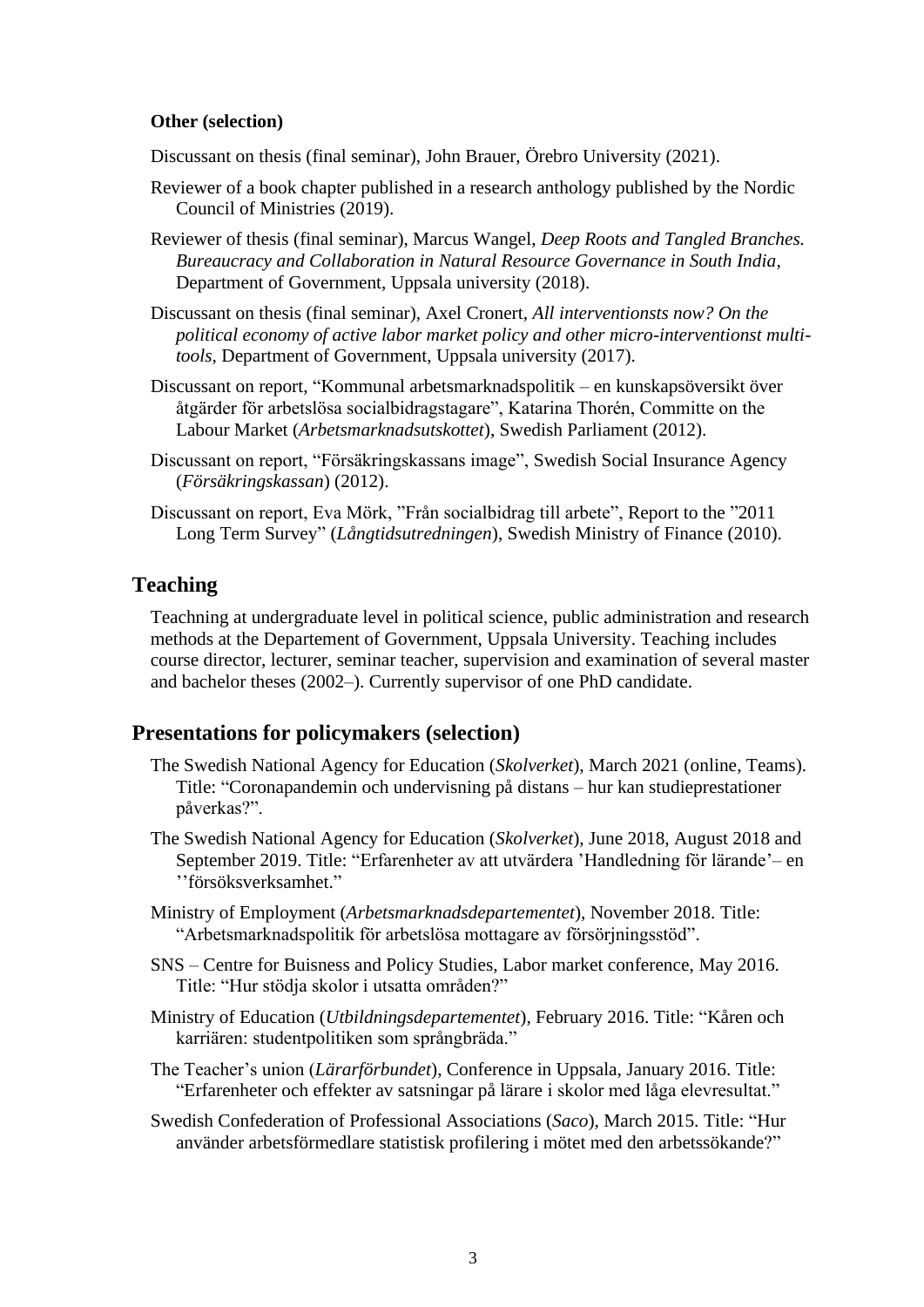- Ministry of Employment (*Arbetsmarknadsdepartementet*), September 2014. Title: "Enhetlighet och träffsäkerhet i arbetsmarknadspolitiken: Hur använder arbetsförmedlare statistisk profilering i mötet med den arbetssökande?"
- Swedish Confederation of Professional Assoications (*Saco*), September 2014. Title: "Aktivare och nöjdare klienter, men inte snabbare till jobb: Om de privata komplementen till Arbetsförmedlingen."
- The Public Employment Service (*Arbetsförmedlingen*), Labor market conference: *Sex år med kompletterande aktörer – Arbetsförmedlingens erfarenheter och lärdomar,*  December 2013. Title: "Aktivare och nöjdare klienter – men inte snabbare till jobb: om de privata komplementen till Arbetsförmedlingen."
- The Swedish National Agency for Education (*Skolverket*), December 2012. Title: "Kunskap och politik i svenska kommuner."
- Municipality of Uppsala *(Uppsala kommun*), December 2012. Title: "Marknaden för arbetsmarknadspolitik: Om privata komplement till Arbetsförmedlingen."
- Municipal network meeting in Eksjö, June 2012. Title: "Experkunskap och kommunala heslut"
- SNS Centre for Buisness and Policy Studies, Labor market conference, November 2011. Title: "Hur fungerar de privata alternativen till Arbetsförmedlingen?"
- Newstart, Labor market conference, September 2011. Title: "Kommunerna och arbetsmarknadspolitiken: Vad kan vi lära från forskningen?"
- The Public Employment Service (*Arbetsförmedlingen*), September 2011. Title: "Centralisering och decentralisering inom svensk arbetsmarknadspolitik."

# **Publications**

## **Thesis**

1. Lundin, M. (2007), *[The Conditions for Multi-Level Governance. Implementation,](javascript:__doPostBack()  [Politics, and Cooperation in Swedish Active Labor Market Policy](javascript:__doPostBack()*. Department of Government, Uppsala university.

## **Peer-reviewed articles**

- 2. Hall, C., M. Lundin and K. Sibbmark (2021), "Strengthening Teachers in Disadvantaged Schools: Evidence from an Intervention in Sweden's Poorest City Districts", accepted for publication in *Scandinavian Journal of Educational Research*. Access on line, DOI: 10.1080/00313831.2020.1788154.
- 3. Hall, C., M. Lundin and K. Sibbmark (2021), "A Laptop for Every Child? The Impact of Technology on Human Capital Formation", *Labour Economics* 69(2021) 101957.
- 4. Lundin, M., O. Nordström Skans and P. Zetterberg (2021), "Leadership Experiences, Labor Market Entry, and Early Career Trajectories", *Journal of Human Resources* 52(2):480–511.
- 5. Assadi, A. and M. Lundin (2018), "Street-Level Bureaucrats, Rule-Following and Tenure: How Assessment Tools are Used at the Frontline of the Public Sector", *Public Administration* 96(1):154–168.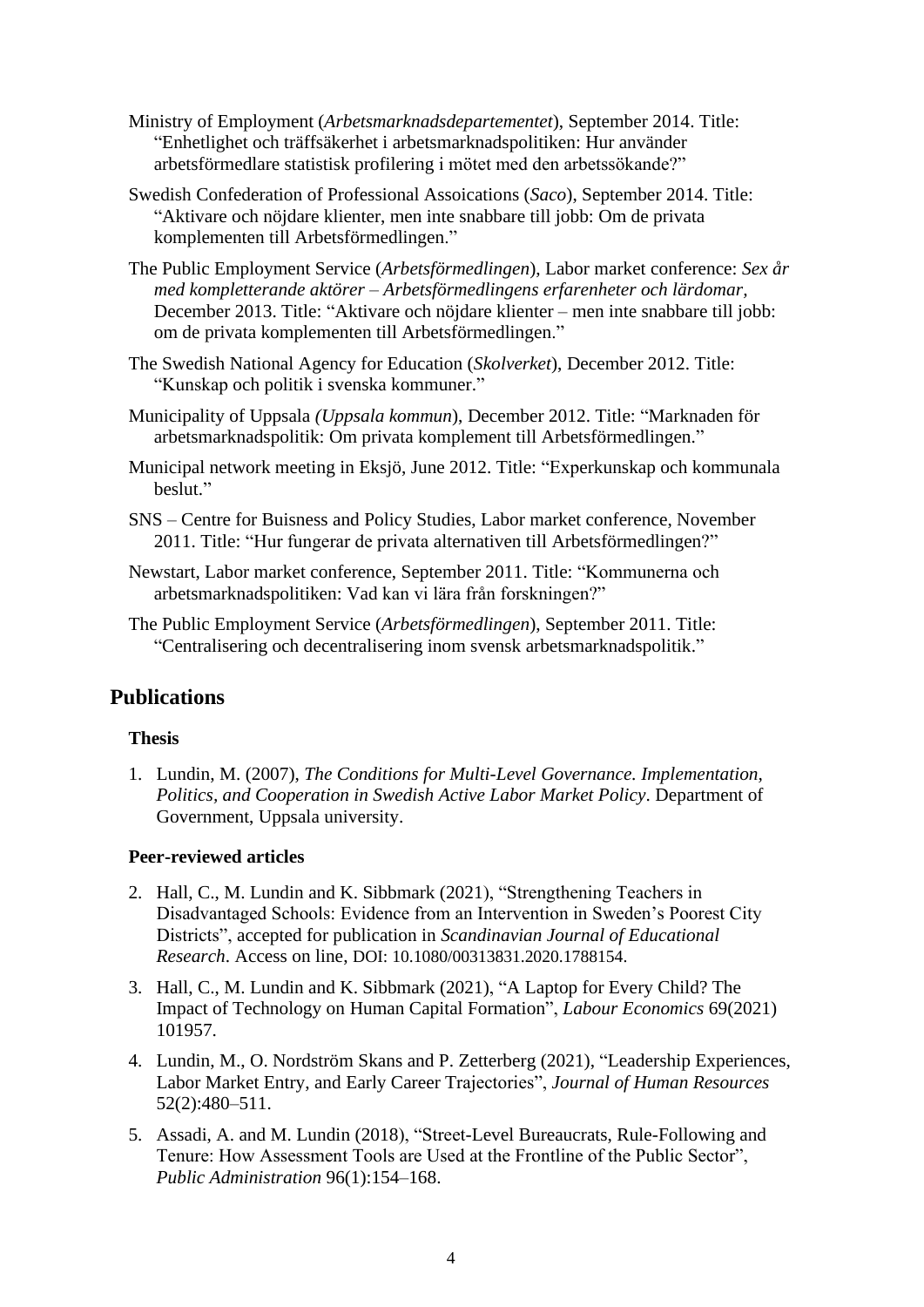- 6. Ansell, C., M. Lundin and PO. Öberg (2017), "How Learning Aggregates: A Social Network Analysis of Learning between Swedish Municipalities", *Local Government Studies* 43(6):903–926.
- 7. Lundin, M., O. Nordström-Skans and P. Zetterberg (2016), "Leadership Experiences Within Civil Organizations and Candidacy in Public Elections: Causal Evidence from a Quasi-Experimental Approach", *Political Behavior* 38(2):433–454.
- 8. Lundin, M., PO. Öberg and C. Josefsson (2015), "Learning from Success: Are Successful Governments Role Models?", *Public Adminstration* 93(3):733–752.
- 9. Öberg, PO., M. Lundin and J. Thelander (2015),"Political Power and Policy Design: Why Are Policy Alternatives Constrained?", *Policy Studies Journal* 43(1):93–114.
- 10. Lundin, M. and PO. Öberg (2014), "Expert Knowledge Use and Deliberation in Local Policy Making", *Policy Sciences* 47:25–49.
- 11. Lundin, M. (2007), "When Does Cooperation Improve Public Policy Implementation?", *Policy Studies Journal* 35(4):629–652.
- 12. Lundin, M. (2007), "Explaining Cooperation: How Resource Interdependence, Goal Congruence, and Trust Affect Joint Actions in Policy Implementation", *Journal of Public Administration Research and Theory* 17(4):651–672.
- 13. Lundin, M. and P. Skedinger (2006), "Decentralisation of Active Labour Market Policy: The Case of Swedish Local Employment Service Committees", *Journal of Public Economics* 90(4-5):775–798.

#### **Book chapters (in English)**

- 14. Lundin, M. and PO. Öberg (2017), "Policy Analysis at the Local Level", in Brans, M., I. Geva-May and M. Howlett (eds.), *Routledge Handbook of Comparative Policy Analysis*, Routledge, New York.
- 15. Ansell, C., M. Lundin and PO. Öberg (2017), "Learning Networks among Swedish Municipalities: Is Sweden a Small World?" In Glücker, J., E. Lazega and I. Hammer (eds.), *Knowledge and Networks*. Vol 11. Knowledge and Space, Springer, Berlin.
- 16. Ackum Agell, S. and M. Lundin (2002), "Notes on Swedish Labour Market Policy." In Ilmakunnas, S. and E. Koskela (eds.), *Towards Higher Employment. The Role of Labour Market Insitutions*, Government Institute for Economic Research, Helsingfors.

#### **Working papers**

17. Hall, C. and M. Lundin (2021), "The COVID-19 pandemic and distance learning – how will academic performance be affected?", in Sjögren, A. (ed.), "Swedish children and youth during the COVID-19 pandemic", WP 2021:3, IFAU, Uppsala.

#### **Books, articles and book chapters in Swedish**

18. Lundin, M. (2018), "Arbetsmarknadspolitik för arbetslösa mottagare av försörjningsstöd", in Bergström, A. and L. Calmfors (eds.), *Framtidens arbetsförmedlingen*, FORES, Stockholm.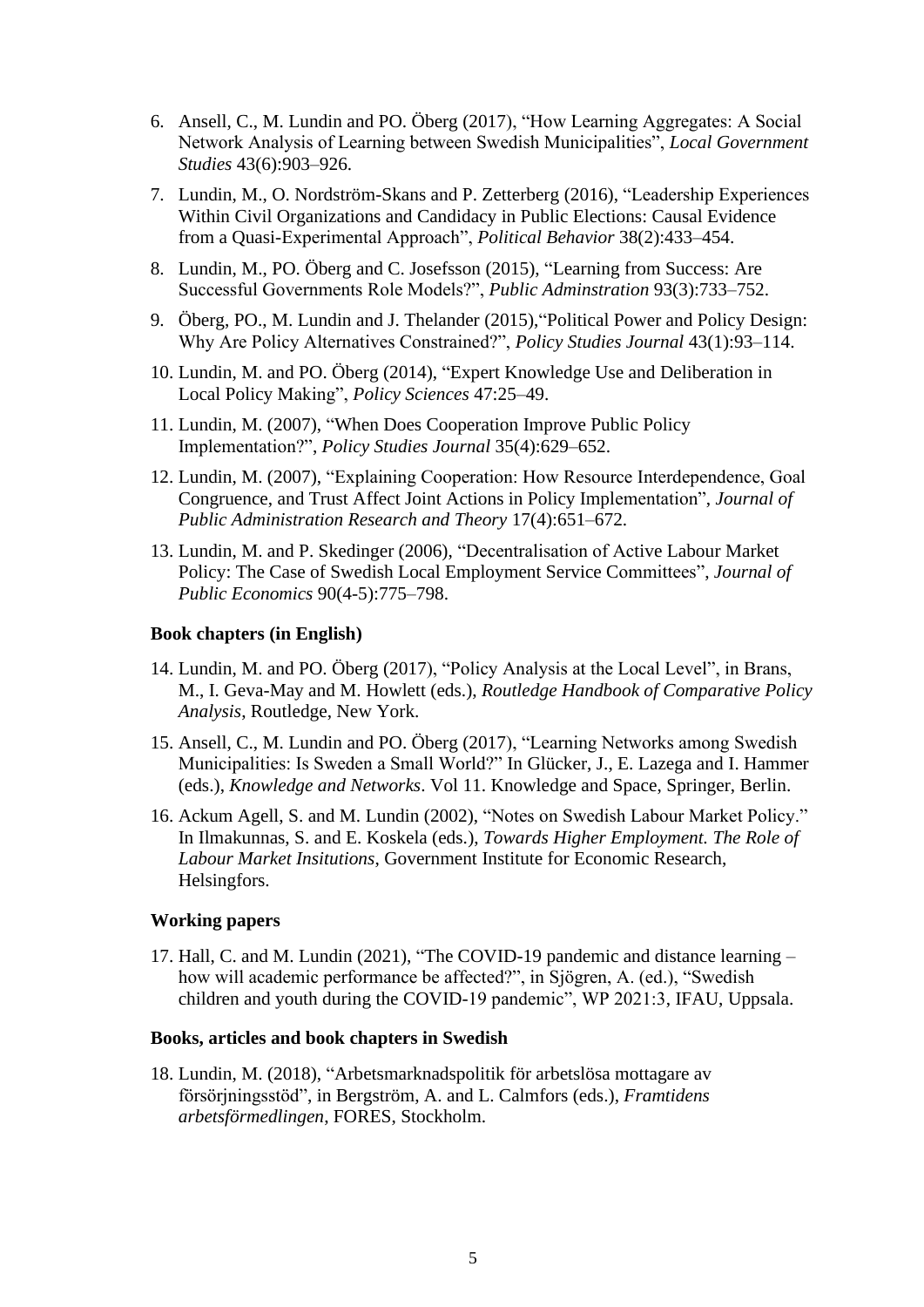- 19. Lundin, M. (2011), "Arbetsmarknadspolitik om privata komplement till Arbetsförmedlingen", in Hartman, L. (ed.), *Konkurrensens konsekvenser. Vad händer med svensk välfärd?,* SNS Förlag, Stockholm.
- 20. SOU 2011:11, *Långtidsutredningen 2011 – Huvudbetänkande* (Nordström Skans O., S. Eriksson, E. Mörk, L. Lindahl and M. Lundin), Fritzes, Stockholm.
- 21. Ackum Agell, S. and M. Lundin (2001), "Erfarenheter av svensk arbetsmarknadspolitik", *Ekonomisk Debatt* 29(4):239–250.
- 22. Lundin, M. and P. Skedinger (2001), "Decentraliserad arbetsmarknadspolitik effekter av ett ökat kommunalt inflytande i arbetsförmedlingsnämnderna", *Arbetsmarknad & Arbetsliv* 1:47–63.

#### **Research reports**

- 23. Hall, C., M. Lundin,T. Mörtlund and K. Sibbmark (2021), "En dator per elev i mellanstadiet: Hur påverkas undervisningen och studieresultaten? ", Rapport 2021:18, IFAU, Uppsala
- 24. Bennmarker, H., M. Lundin, T. Mörtlund, K. Sibbmark, M. Söderström and J. Vikström (2021), "Krom – erfarenheter från en ny matchtningstjänst med fristående leverantörer inom arbetsmarknadspolitiken", Rapport 2021:7, IFAU, Uppsala.
- 25. Hall, C. and M. Lundin (2021), "Coronapandemin och undervisning på distans hur kan studieprestationer i skolan påverkas?" i Sjögren, A. (red.), "Barn och unga under coronapandemin", Rapport 2021:2, IFAU, Uppsala.
- 26. Hall, C., M. Lundin and K. Sibbmark (2019) "Hur påverkas studieprestationer i skolan av en dator per elev?", Rapport 2019:29, IFAU, Uppsala.
- 27. Lundin, M. (2018), "Arbetsmarknadspolitik för arbetslösa mottagare av försörjningsstöd", Rapport 2018:12, IFAU, Uppsala. (Almost identical to book chapter published in Bergström and Calmfors (eds.); see [18] above.)
- 28. Lundin, M., O. Nordström Skans and P. Zetterberg (2016), "Kåren och karriären: studentpolitiken som språngbräda", Rapport 2016:3, IFAU, Uppsala.
- 29. Assadi, A., C. Hall, M. Lundin and K. Sibbmark (2015), "Erfarenheter och effekter av satsningar på lärare i skolor med låga elevresultat", Rapport 2015:23, IFAU, Uppsala.
- 30. Assadi, A. and M. Lundin (2014), "Enhetlighet och träffsäkerhet i arbetsmarknadspolitiken: Hur använder arbetsförmedlare statistisk profiliering i mötet med den arbetssökande?", Rapport 2014:14, IFAU, Uppsala.
- 31. Lundin, M., J. Thelander and PO. Öberg (2013), "Det välgrundade beslutet: om kommunal beredning i kommunstyrelse-, utbildnings-, arbetsmarknads- och miljöärenden", Rapport 2013:11, IFAU, Uppsala.
- 32. Lundin, M. and PO. Öberg (2012), "Politiska förhållanden och användningen av expertkunskaper i kommunala beslutsprocesser", Rapport 2012:4, IFAU, Uppsala.
- 33. Lundin, M. and J. Thelander (2012), "Ner och upp decentralisering och centralisering inom svensk arbetsmarknadspolitik 1995–2010", Rapport 2012:1, IFAU, Uppsala.